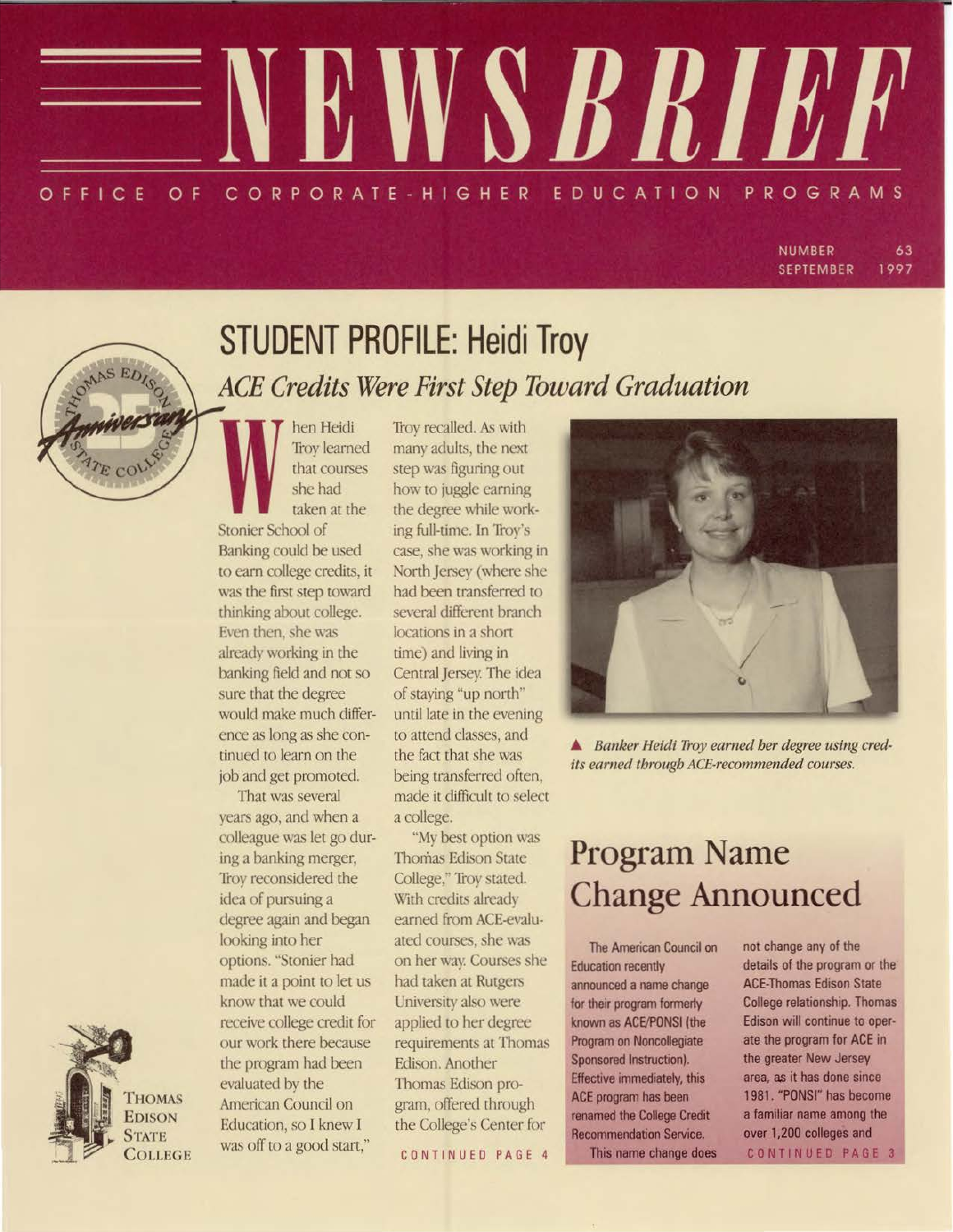## **Partnerships Benefit Organizations/Employees**

ships with Thomas ees. When a partnership Edison State College **Each** includes a College through its Office of through its Office of Corporate-Higher **partnership** Recommendation<br>Education programs, **Recorporation** Service (formerly and is taking full advan-<br>tage of the benefits that **Unique and** tage of the benefits that unique and Thomas Edison will prosuch a relationship pro-<br>
vides to the organiza-<br>
that demonstrates how<br>
that demonstrates how tion and its employees, **organization's** ACE-evaluated courses students or members.<br>Often, the partnership mergets and fit into degree require-<br>ments. Once an agreehas been the catalyst for individuals to continue and the goals of College works with the their education and to the employees earn college degrees. the employees

The March issue of promote the benefits to between the American

A diverse group of Institute of Banking of the organization's needs organizations has New Jersey (AIBNJ) and and characteristics and entered into partner-<br>Thomas Edison. Each the goals of the employ-

> agreement is Service (formerly<br>PONSI) component.  $\frac{1}{2}$  characteristics, ments. Once an agree-

NEWSBRIEF highlighted partnership agreement employees, students or the partnership is unique and based on members.

that demonstrates how partners to help them

## **Catholic University of Peru/ Thomas Edison State College Share Educational Expertise**

Educators from the Catholic University of Peru in Lima recently visited Thomas Edison to meet with College staff as part of an agreement to exchange resources and information. While most of the partnerships being coordinated through the Office of Corporate-Higher Education have as their basis a more direct student affiliation, this agreement,

earlier this year when Daniel Negron, assistant director, Office of Corporate Higher Education Programs, was in Peru on a personal visit and met with several educators.

the first ever that the Catholic University has pursued with a college in the United States, has a different focus. "From our meetings, it is clear that the

University views Thomas Edison as a model program in the areas of partnerships and distance learning. They will be relying on our expertise as they further develop shese areas in Peru. This

agreement will provide the avenue to share resources and information as we look at the commonalities of serving the adult learner," stated Dr. Jerry Ice, vice president and provost, Thomas Edison State College.

Catholic University of Peru, founded in 1917, is the oldest established private higher educational institution in Peru. The

2

Recent partnership

agreements include

the following

ing programs and have a working relationship with Recommendation Service name will begin to appear Edison publications immediately.

organizations:

AIB of New Jersey

AT&T School of Business and Technology Bergen County Police and Fire Academy

Training includes competency modeling, needs analysis, and training development and delivery. In addition, BCS E&T provides change management facilitation services, performance consulting, broadcast television service and industry specific professional programs.



Caesars Atlantic City Christopher Academy

Institute for Certified Travel Agents Institute for Logistical Management

Omaha Public Power District

Recovery Assistance Program Training

Technical Training Project

Colleges, Incorporated and was originally established in 1935 in Detroit, Mich. The New Jersey school was originally located in Newark when the first resident students enrolled in 1957.

**.A.** *Dr. jerry Ice, vice president and provost, Thomas Edison State College, is pictured with Ana Velazco Lozada, director, Center for Continuing Education, Catholic University of Peru, during the signing of an agreement that will begin an exchange of resources and information between the two higher education institutions.* 

student population is over 12,000 and programs are available at the introductory, undergraduate and post-graduate levels. The dialog between the University and Thomas Edison began

## New Evaluations Announced

Lucent Technologies, Inc. **Business Communications** Systems Education and Training

> Office of Corporate-Higher Education Programs Phone: (609) 633-6271 Fax: (609) 984-3898 e-mail: corpinfo@tesc.edu.

Lucent Technologies, Inc., Business Communications Systems Education and Training (formerly Lucent Technologies, Inc. Training Solutions), recently had two additional courses evaluated and recommended for a total of 4 credits.



The courses, Delighting the Internal Customer and Minimizing Risk: Business Recovery and Security, are being offered in seven different Lucent Technologies training locations nationwide, at requested customer sites and globally at Lucent Technologies Centers of Excellence.

The core services of Lucent Technologies BCS Education and

**.A.** *Michael Richier (standing), global marketing manager, Lucent Technologies, Inc., Business Communications Systems Education and Training, reviews details of the training courses to be reviewed with Professor Stanley Yeldell, assistant professor of Law and justice, Rowan University;* D': *William Brant, professor of Management, Rider University; and Thomas Handler, professor of Electrical Engineering Technology, Middlesex County College.* 

### Name Change ........... from p.1

universities nationwide that award credits for courses recommended by ACE. The program also is recognized by hundreds of organizations who have had ACE recommendations of their education and train·

ACE. The College Credit on all ACE and Thomas

RETS Institute Radio Electronics Television

Schools

A new ACE evaluation was conducted in July at the RETS Institute and resulted in 26 courses and a total of 87 credits being recommended in the Electronics Engineering Technology and Computer/Electronics Technician Programs. The facility is located on 2 1/2 acres in Nutley, *N.].* and includes 13 classrooms designed for theory and laboratory instruction. RETS Institute is owned and operated

by M. Eastwick

**.A.** *Anthony Baratta, education director, REIS fnstitute, is pictured showing equipment that is used in training students to install and troubleshoot computers to Professor William Barnes, associate professor of Engineering Technology and coordinator, Electrical Engineering Technology, New jersey Institute of Technology. Professor Barnes was one of the faculty evaluators on the ACE review team that also included Professor Ibomas Handler, professor of Electrical Engineering Technology, Middlesex County College, and Professor Edward Clark, associate professor of Electronics Technology, Atlantic Community College.* 

# $\frac{NENSBRIEF}{NENSHI}$

NEWSBRIEF is published six times a year by the Office of Corporate-Higher Education Programs at Thomas Edison State College. Articles may be reprinted without permission; however, NEWSBRIEF must be credited, and a copy of the publication in which the article appears must be sent to:

Office of Corporate-Higher Education Programs Thomas Edison State College 101 W State St., Trenton, NJ. 08608-1176.

James A. Ratigan, Director Daniel Negron, Jr., Assistant Director Peggy Allen, Program Assistant Martine Christophe-Brown. Secretary Barbara W. Eklund, NEWSBRIEF Writer Christina M. Young, NEWSBRIEF Design/Layout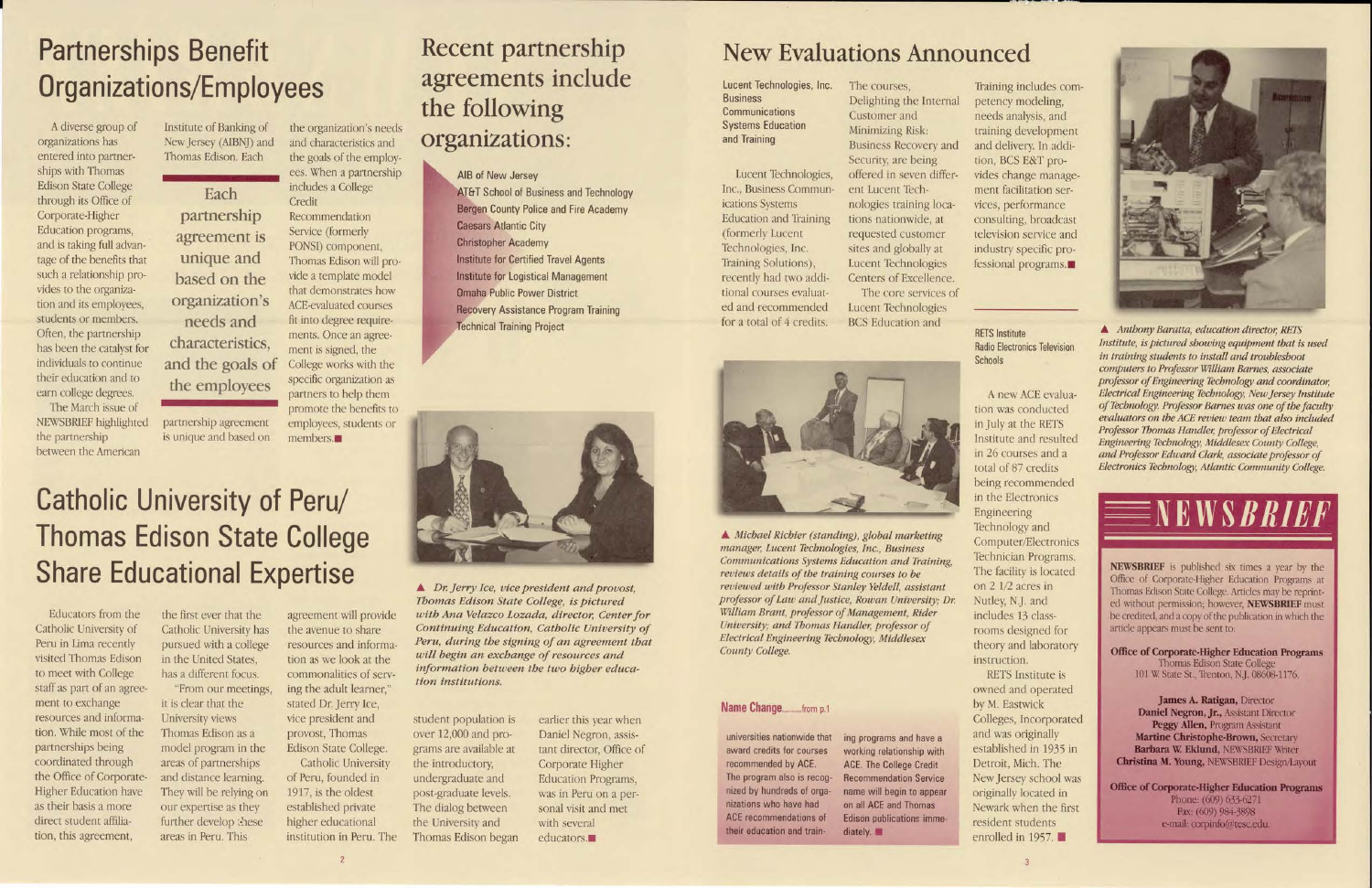

#### **NE\VSBRIEF**

Thomas Edison State College Office of Corporate-Higher Education Programs 101 W. State St. Trenton, N.J. 08608-1176

## **1**

STUDENT PROFILE: Heidi Troy

## **2**

Partnerships Benefit Organizations/Employees

### $\overline{\bf 3}$

New Recommendations